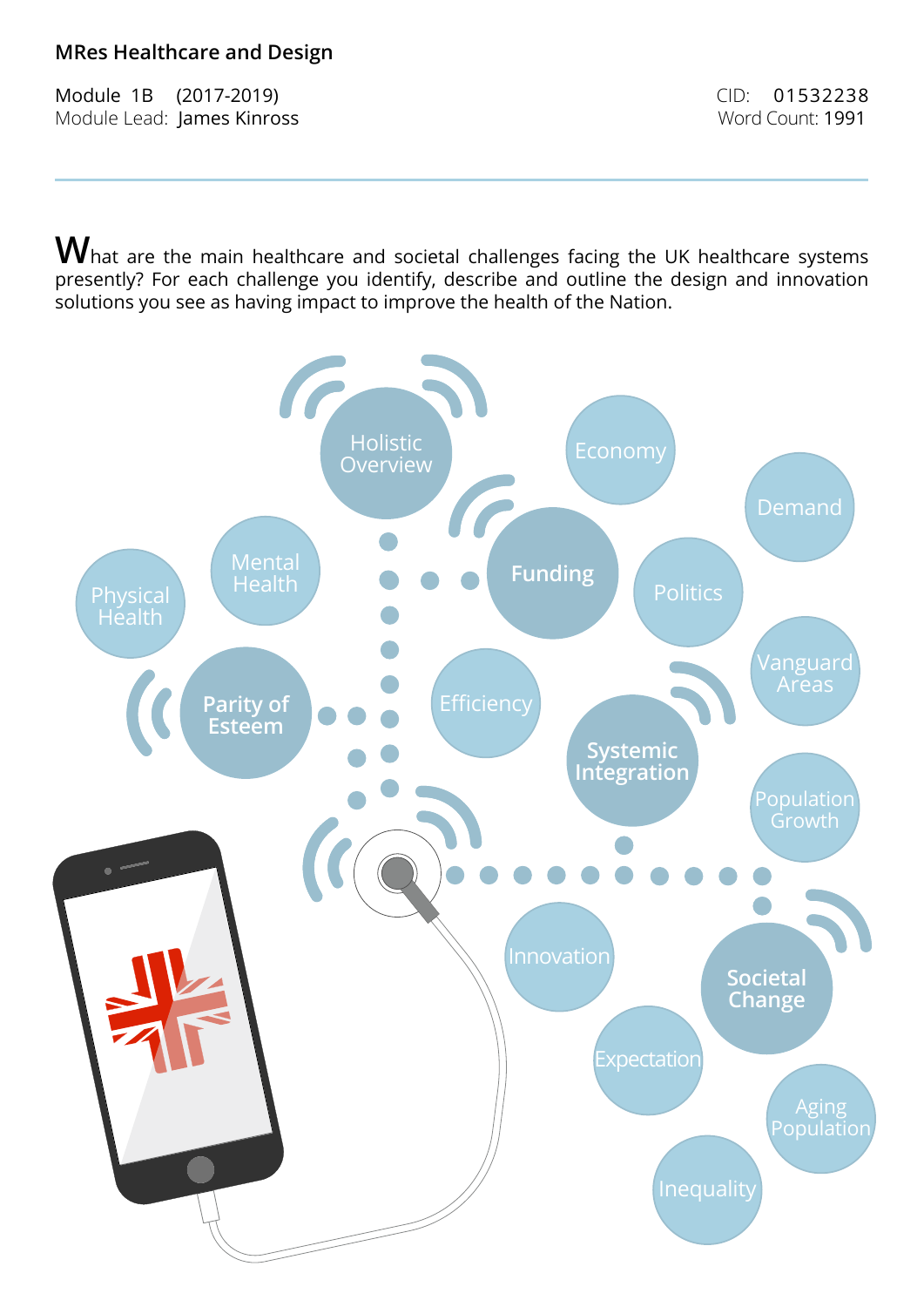### **Abstract**

The healthcare system of our nation is in a constant state of transformation. A succession of reforms had been commissioned over the past decade to improve our national health system with varying degrees of success, ranging form the celebrated formation of the Care Quality Commission in 2009 to the failures of the Health and Social Care Act in 2012. Yet, the pressure on our health system escalated in the backdrop of economic stagnation and the self-imposed political and economical uncertainty of Brexit.

This report discusses the overall challenges to the nation as a whole, but focuses its discussion in the English system, for it is by far the largest and most complex challenge facing our nation. Within the limited scope, this essay categorises the interconnected web of healthcare challenges into four separate sections and identifies specific solutions to these key challenges with a broad but holistic critique.

Our health system is in crisis. By embracing existing knowledge, utilising new technologies along with holistic planning and systematic reform, the web of challenge can slowly be dismantled.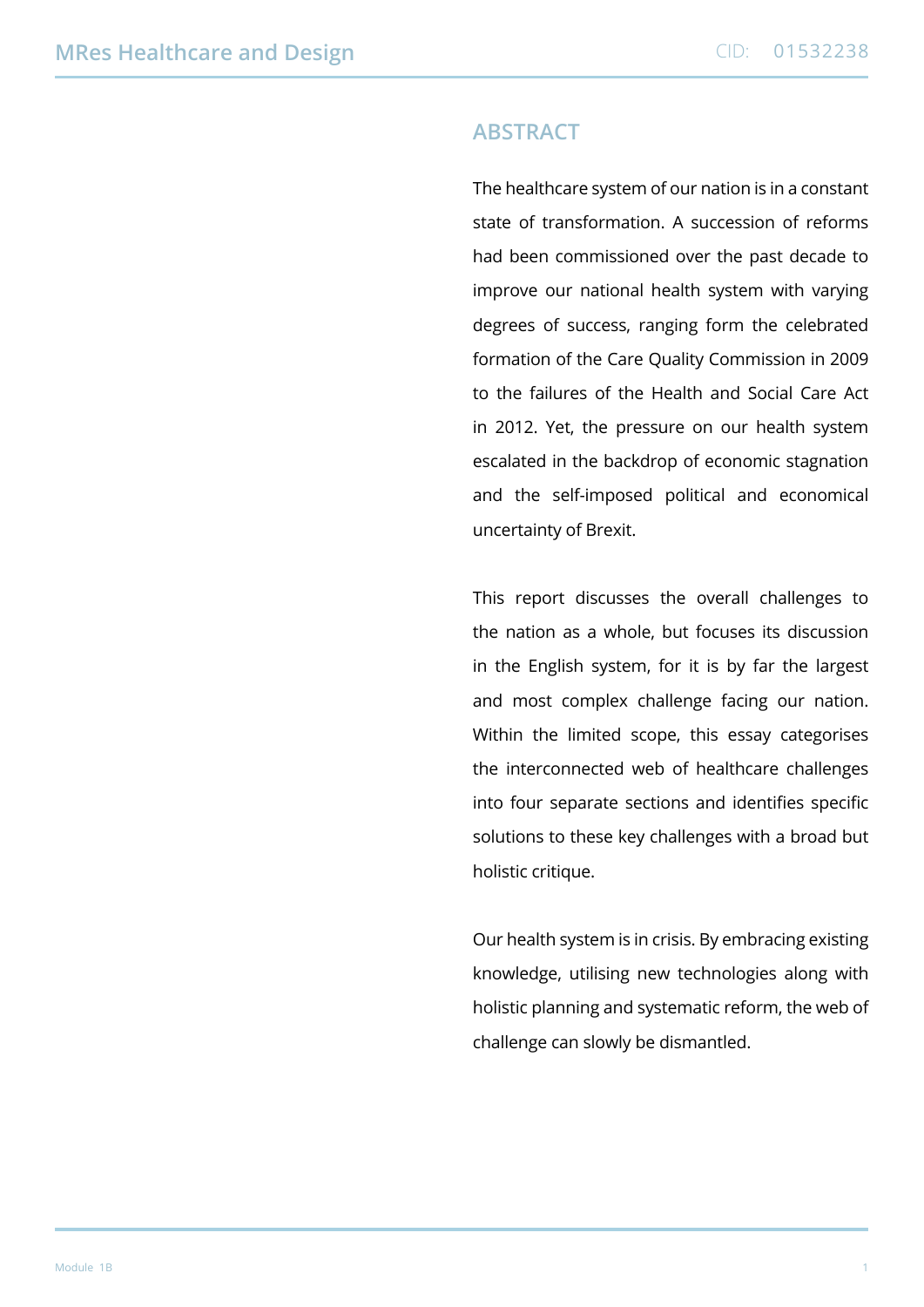## **1.0 The Healthcare Overview**

To comprehend the scale and complexity of the current healthcare system and the challenges facing our nation, it is imperative to understand the context of our national system and examine challenges to the system as a whole.

The twenty first century and the current social, political and economic climate brought with it a new mix of challenges to our healthcare system. As a population, our life expectancies increased and mortality rates dropped; diets and lifestyles changed; working hours lengthened; social inequality widened; cost of healthcare rose; national debt soared and government funding cut.

Yet, our expectations and demands for healthcare treatments continues to rise, not only do we demand quality treatments, we expect convenience and speed<sup>1</sup>. We live in a society of consumption and political short-termism, these factors impact on the overall performance of our healthcare system and exacerbate the challenges facing the nation.



#### **Health Policies in the Devolved Systems**

Diagram indicating the complexity within which different systems operate within the overall NHS umbrella. Source: Nuffield Trust.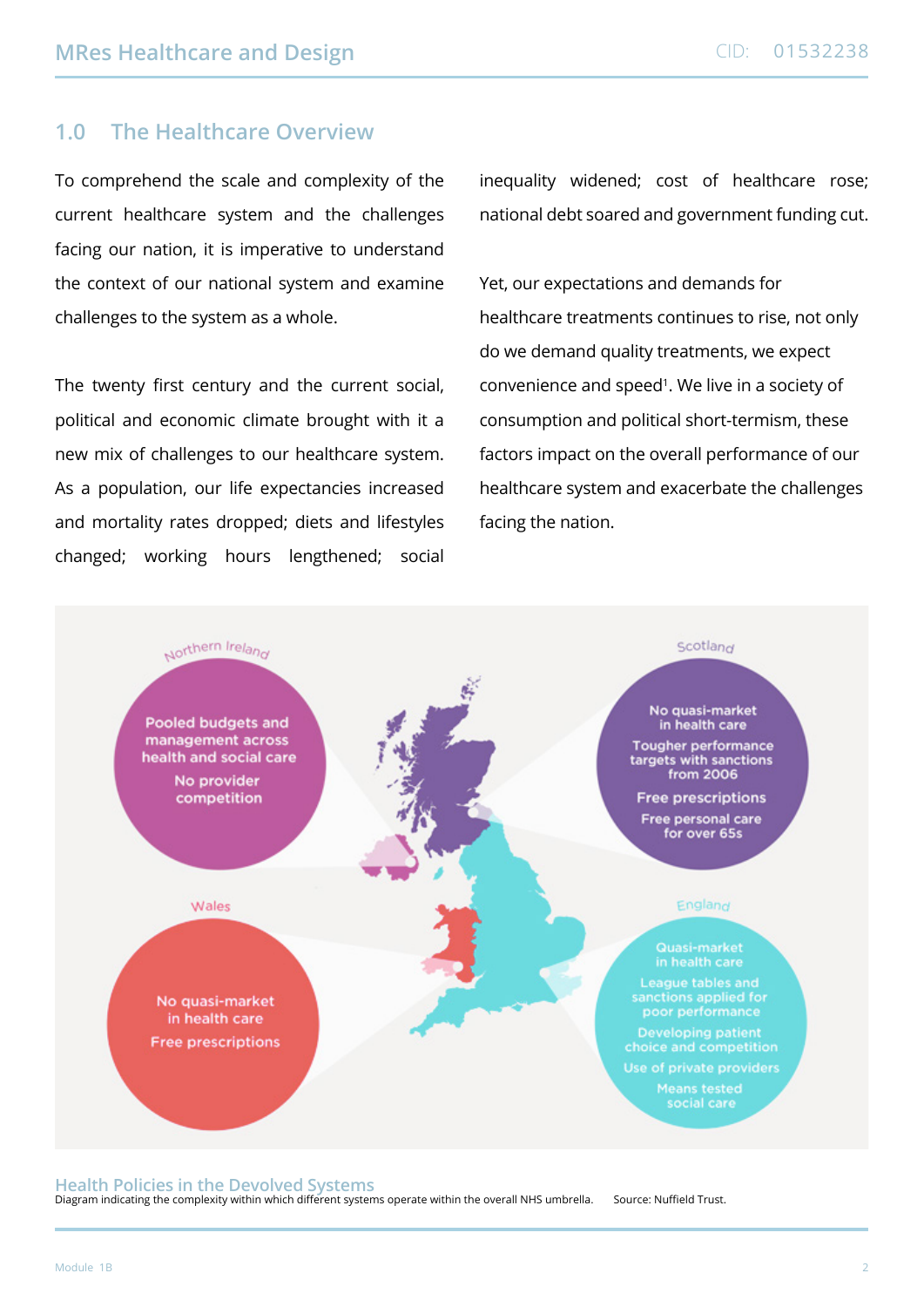Substantial strides have been made in the UK in terms of maintaining a high quality national health system in more recent years. Despite its increasing pressure, our overall healthcare is still the envy of many other countries, providing quality, safe and affordable healthcare<sup>2,3</sup>. Unfortunately, ill conceived reform, misspending and underfunding by successive governments exacerbated its underlying conditions.

Improvement priorities has been identified and visions for the future are set, as demonstrated in the NHS Five Year Forward Plan<sup>4,5</sup>. Yet, there are other structural, societal and economic components to the overall healthcare system, as identified and discussed in the following sections. Crucially, these issues are interconnected. Many such improvements require central funding and are inextricably tied into politics and economics. The fact that the Autumn Budget 2017 failed to address any funding to social care<sup>6</sup>, is evident in such lack of holistic overview of the system.

The real solution to funding shortage involve a comprehensive overview at the economy of healthcare, which cannot be relied on cost-cutting trade-offs between different sectors within the healthcare - as successive governments tended to do. Areas such as prevention, running cost and capital investment shall be considered holistically, failure in doing so only add to the long term damage. The Private Financed Initiatives (PFI) adopted by successive governments, for example, created insurmountable debt for future governments in contractual terms utterly unfavourable to the taxpayers<sup>7</sup>. Similarly, the reliance on agency staff and consultants are expensive and is simply a false economy<sup>8</sup>.

|                             | <b>AUS</b>     | <b>CAN</b> | <b>FRA</b> | <b>GER</b>     | <b>NETH</b>    | <b>NZ</b>       | <b>NOR</b>     | <b>SWE</b>     | <b>SWIZ</b> | <b>UK</b>       | <b>US</b> |
|-----------------------------|----------------|------------|------------|----------------|----------------|-----------------|----------------|----------------|-------------|-----------------|-----------|
| <b>OVERALL RANKING</b>      | $\overline{2}$ | 9          | 10         | 8              | 3              | $\overline{4}$  | $\overline{4}$ | 6              | 6           | 1               | 11        |
| Care Process +              | $\overline{2}$ | 6          | 9          | 8              | $\overline{4}$ | $\overline{3}$  | 10             | 11             | $7^{\circ}$ | $\mathbf{1}$    | 5         |
| $Access +$                  | $\overline{4}$ | 10         | 9          | $\overline{2}$ | 1              | 7 <sup>7</sup>  | 5 <sup>5</sup> | 6              | 8           | $\mathbf{3}$    | 11        |
| Administrative Efficiency + | $\mathbf{1}$   | 6          | 11         | 6              | 9              | $\overline{2}$  | $\overline{4}$ | 5              | 8           | 3               | 10        |
| Equity $+$                  | 7              | 9          | 10         | 6              | $\overline{2}$ | 8               | 5              | 3              | 4           | $\mathbf{1}$    | 11        |
| Health Care Outcomes +      | 1              | 9          | 5          | 8              | 6              | $7\overline{ }$ | 3              | $\overline{2}$ | 4           | 10 <sup>1</sup> | 11        |

#### **Health Care System Performance Rankings**

Desipte the ongoing challenges, the NHS is still judged the best, safest and most affordable healthcare system out of 11 countries analysed and ranked by Commonwealth Fund.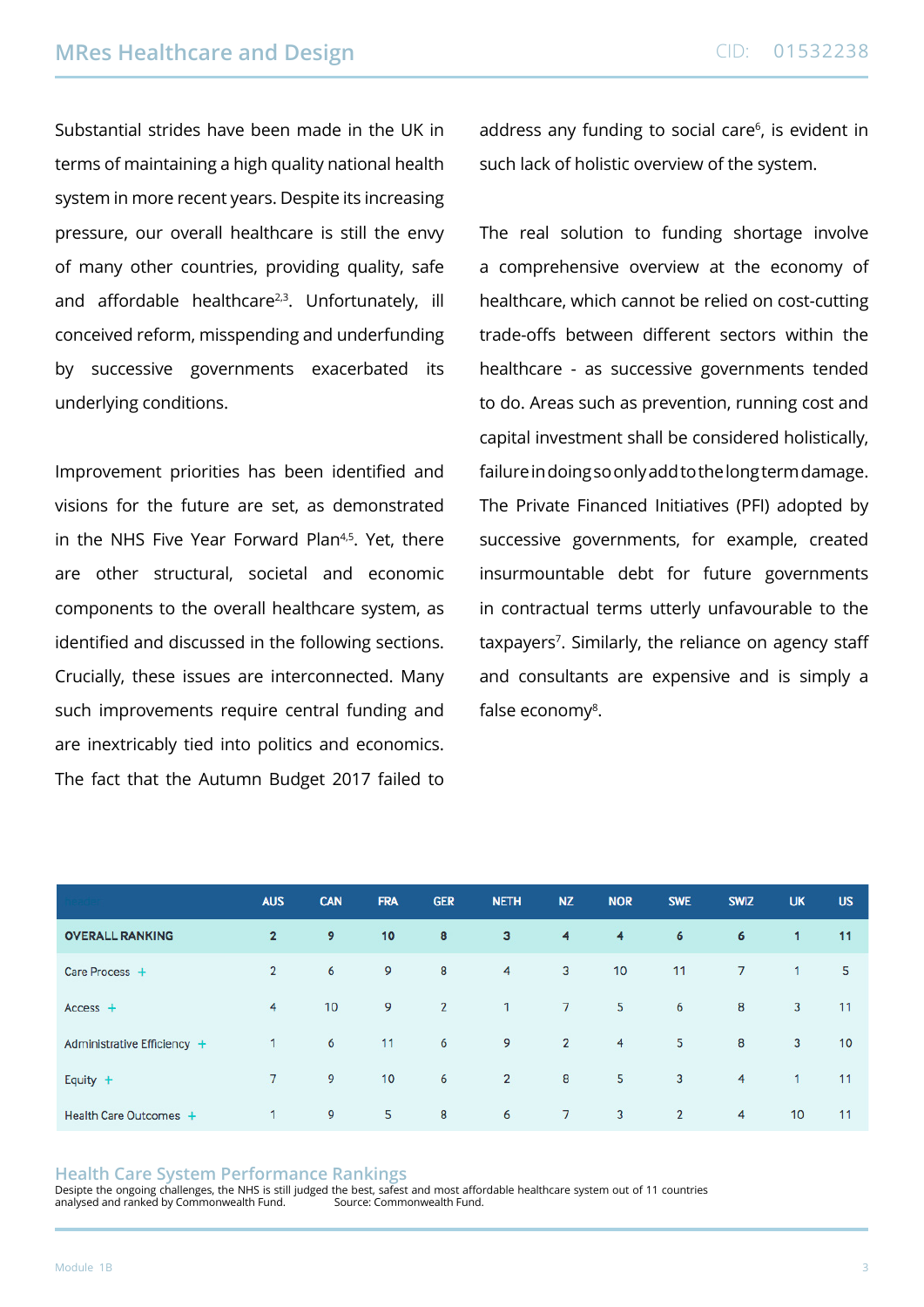# 2.0 **The Economic Challenge of Healthcare**

The funding structure of the NHS is complex, not only should there be sufficient funding, a system shall be in place to ensure appropriate allocation and effectiveness of expenditure. The overall expenditure also encompasses a wide scope, such as in major capital investments, education and training, and public health.

The public debates over the 2017 Autumn Budget highlighted the intensity behind the scenes between the Treasury and key NHS England personnels<sup>9,10</sup>. Between the public posturing and political smokescreens, one thing is clear: the injection of £2.8bn package (2018-2020) announced in the latest budget for the Department of Health fell far short of what is required to sustain the standard of care in the NHS for 2018- 19 alone11,12.

compare the UK to other developed countries. Especially when the current autumn budget just found £3 billion to deal with the lengthy and costly negotiations of Brexit<sup>16</sup>, when the money could go into improving many of our healthcare system.

The challenge is to shift the political thinking, which requires better education and raising public understanding on the funding mechanisms. There are alternative systems even within the UK: the Scotland invests more funding in NHS Scotland and operates in a higher tax rate than the English system $17$ . Whichever way we adopt in the future, we are faced with the current financial difficulties, and the challenge is to find ways of improving the system within the financial predicament we are in.

As the annual GDP has been stagnant since  $2008^{13}$ , the available funding is limited. The UK health system does have a large government-financed expenditure<sup>14</sup>, yet, according to ONS, out of the seven G7 countries, the UK came second to last in the percentage of GDP investment on healthcare<sup>15</sup>. It is possible to increase the overall healthcare investment if we

![](_page_4_Figure_8.jpeg)

**Spending per head in the four countries of UK** Graph showing Scotland and Northern Ireland spend significantly more in healthcare than England and Wales. Source: The Health Foundation.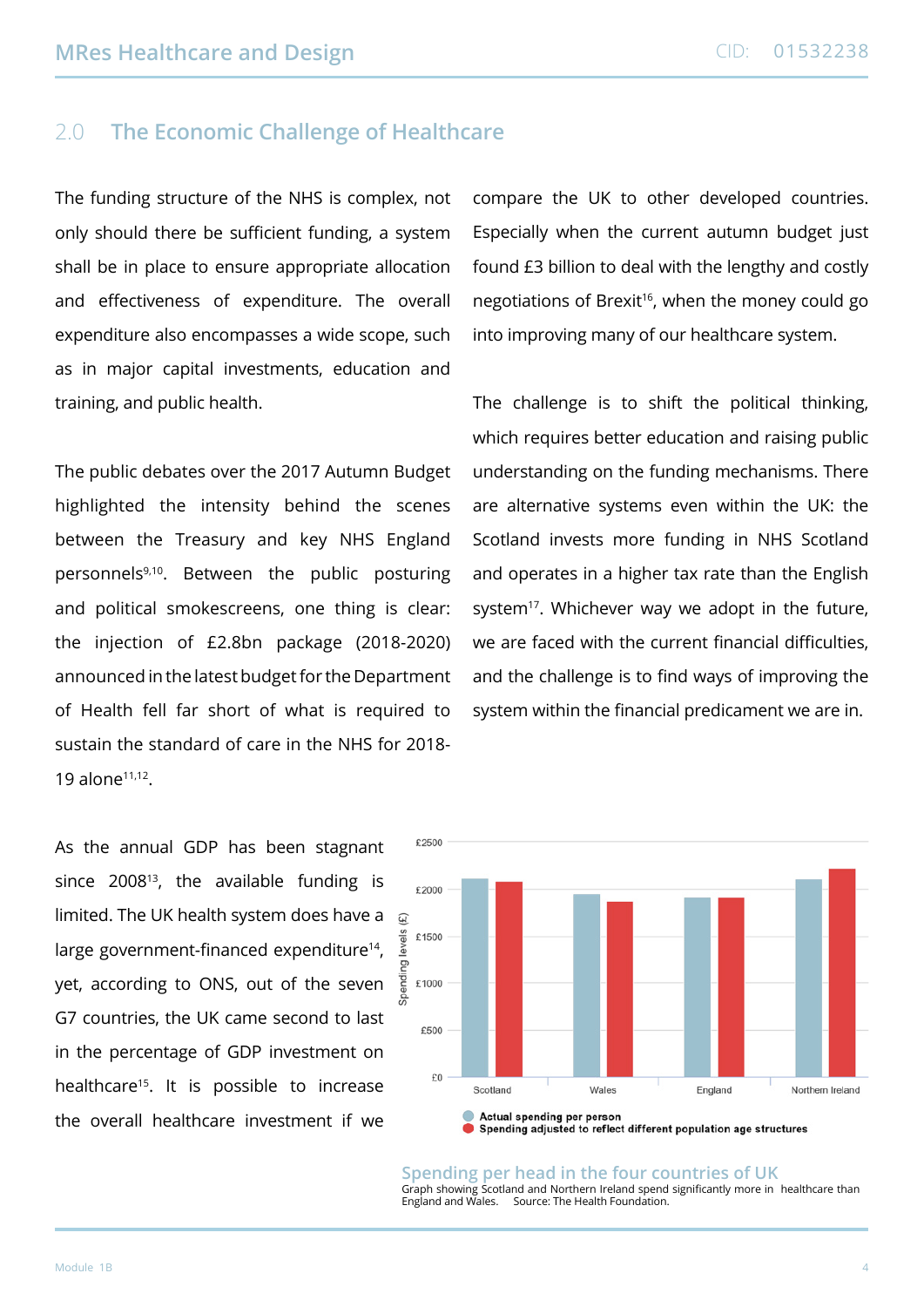![](_page_5_Picture_2.jpeg)

First, we can look into effectiveness of the spent. Various implementations had been made to improve the efficiency of healthcare expenditure, currently costing 9.9% of the overall national GDP (under the average of the other 14 original EU countries)<sup>18</sup>. Even though the productivity has increased in recent years, outperforming other sectors, efficiency alone would not close the funding gap between provision and demand19.

Perhaps, the best way forward is for the government to establish an independent assessment body, an 'Office for Healthcare Budget Responsibility', that is able to review the state of healthcare system as a whole (from primary to social care) and establish long term visions for the future, free of political short-termism and allow spending for healthcare to be fully coordinated.

![](_page_5_Figure_5.jpeg)

#### **Health Spending in England**

Department of Health expenditure limit and NHS England budget, taking inflation into account, 2017/18 prices. The graph shows the narrowing funding gap, depite the ongoing cost saving and enforced efficiencies. These savings alone would not close the gap between provision and demand. Source: Nuffield Trust, Health Foundation and King's Fund. The Autumn Budget Joint Statement on health and social care, adjusted by HM Treasury GDP deflators (Sep 2017)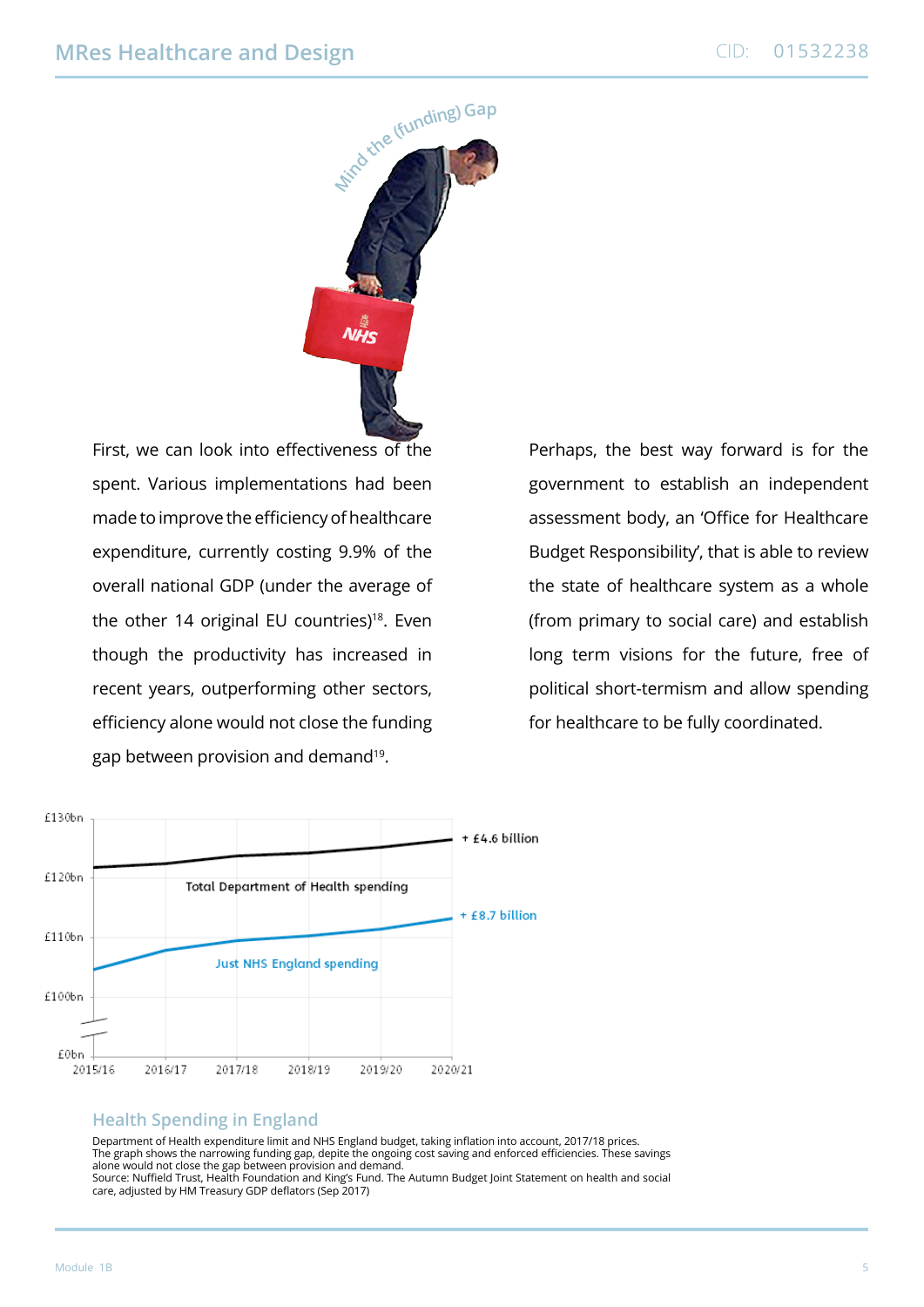## 3.0 **Physical and Mental Health of the Nation**

There is an ever growing recognition that our physical health is as important as our mental health. This section of the report discusses some key challenges facing the overall *health* of the Nation.

Smoking remains the primary causes of preventive illness and premature death in  $UK^{20}$  and is the leading challenge facing the physical health: Accounting for 14% of death from heart disease, and 80% of death from bronchitis and emphysema, and over a quarter of all cancer deaths<sup>21</sup>. Furthermore, smoking habits directly correlates with the rate of common mental health disorders<sup>22</sup>

Like many diseases, a range of factors contribute to nicotine addiction<sup>23</sup>. Efforts had been made to address smoking problem: government policies, awareness campaigns and tax increases all contributed to the steady decline in the number of smokers<sup>24</sup>. This discussion is concerning how public campaigns communicated through visual means contributed to the reduction of smoking.

For decades, a great number of promotional materials were created to increase public awareness, drive social perception and deter smoking habits. Studies have shown the effectiveness in ceasing smoking habit with

![](_page_6_Figure_7.jpeg)

**Prevalence of common mental disorder (CMD), by smoking status (age standardised). Base: all adults** Table showing the direct correlation between smoking and common mental disorders. Source: ADULT PSYCHIATRIC MORBIDITY SURVEY 2014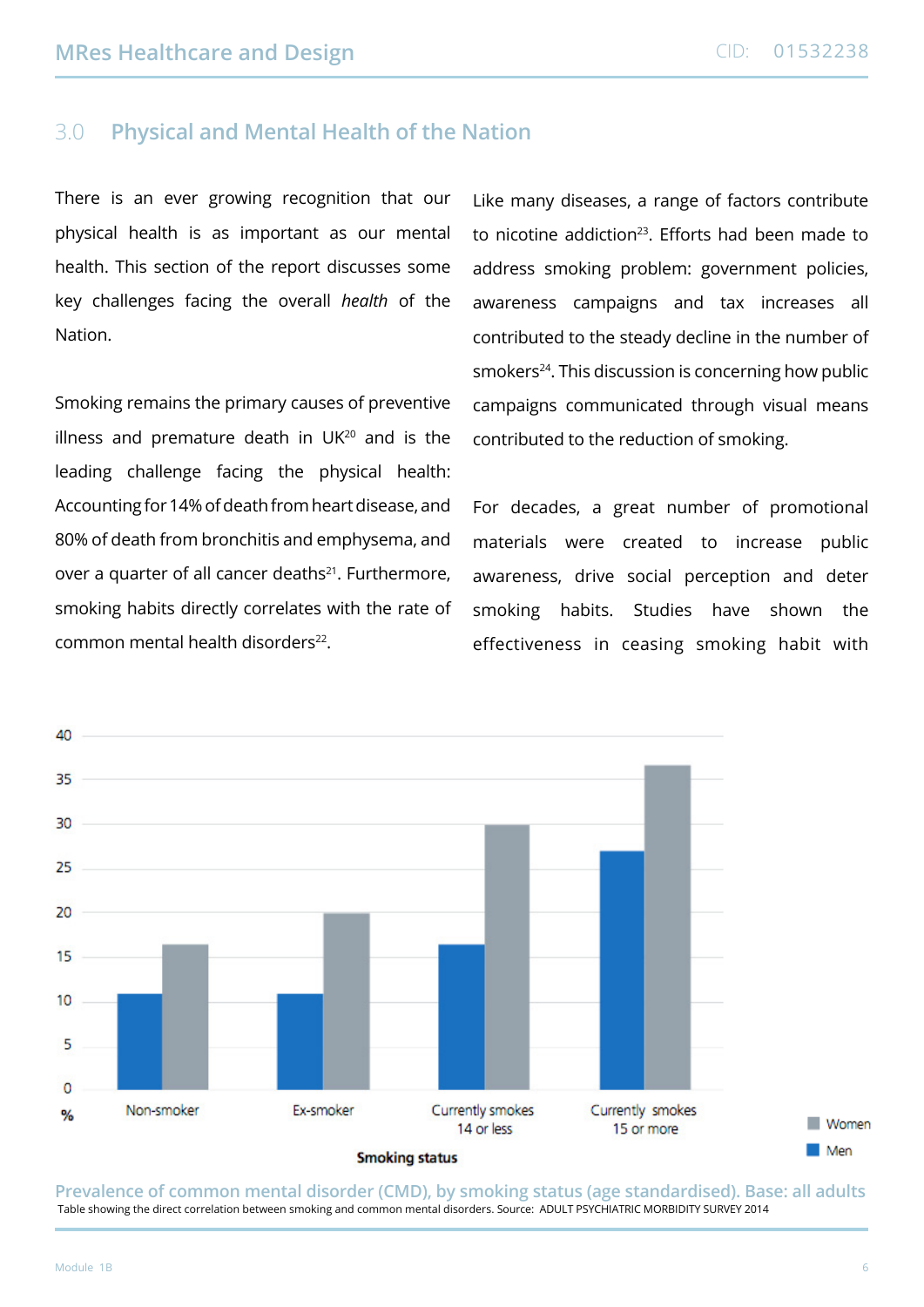strong emotional and visual imageries $25$  and the effectiveness of both positive and negative emotive contents26. Such studies confirmed empirically what tobacco companies had long been aware of the effect of visual communication on the human psyche.

Thus, in recent decades, anti-smoking graphics became increasingly visceral and provocative to hammer in the physical effects of nicotine. Understanding the power of visual communication allows policy makers and healthcare professionals to utilise such expertise in addressing any future challenges facing our healthcare system and deploy design to achieve positive and negative reinforcements. Prevention is better than cure.

The widespread and often subliminal nature of anti-smoking graphic designs demonstrate the indirect methods to influence our decision process and could be used to address other healthcare challenges in influence our perception and behaviour for a healthier lifestyle.

The World Health Organisation defined *health* as "a state of complete physical, mental and social well-being and not merely the absence of disease or infirmity" in 1946. Yet, in 2017, we are still addressing the parity of esteem between physical and mental health in its access, quality of care, aspiration and status<sup>27,28</sup>. The Adult Psychiatric Morbidity Survey (2016) has shown that since 2007, the rates for most mental health conditions has either remained unchanged or worsened.

![](_page_7_Picture_6.jpeg)

![](_page_7_Picture_7.jpeg)

**Cleanair: Relatively benign anti-smoking campaign posters in the 80s**  Graph posters by Biman Mullick for Cleanair anti-smoking campaign. Source: Brian Mullick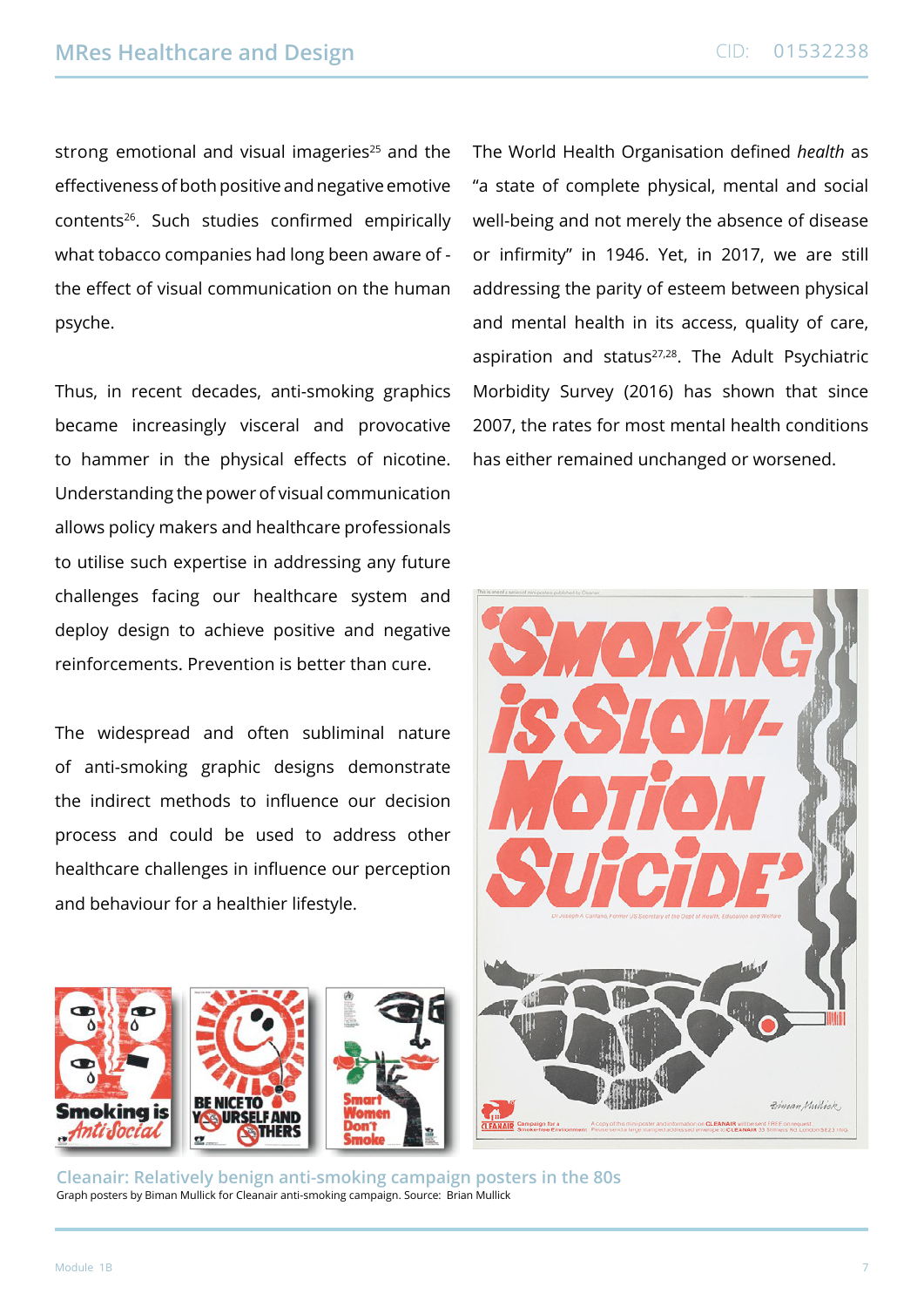![](_page_8_Picture_2.jpeg)

**Smokefree. An example of antismoking campaign, advertised in 2012.** A visually effective and sophesticated marketing campaign by Public Health England, in partnerships with Local Authorities and the NHS, showing the Increasingly visceral graphic imageries of modern-day antismoking campaigns in recent time. Source: Public Health England. Available from https://youtu.be/AIyqcST29wQ

The introduction of Increasing Access to Psychological Therapies (IAPT) program in 2006 was an important step in recognising the need for accessing supports, thus saving time and increase efficiency of the overall service<sup>29</sup>. But, despite improvements and pledges, there are ongoing concerns with various issues, including in particular, funding30.

However, as discussed earlier, the solution to our healthcare challenge is in finding a more sustainable footing, this, require more than funding. What is needed is allowing our existing fragmented healthcare system to evolve and

increase its efficiency. We need alternatives to the conventional segmented system, such that we integrate mental and physical care. As discussed in the following section.

Further, our physical and mental health can be improved by utilising technology. The advantages technology brings is evident in our lives, from accessing information online to wearable health technologies<sup>31,32</sup>. For example, in the mental health context, study has show web based treatment can effectively complement conventional cognitive behaviour therapies<sup>33</sup>,<sup>34</sup>.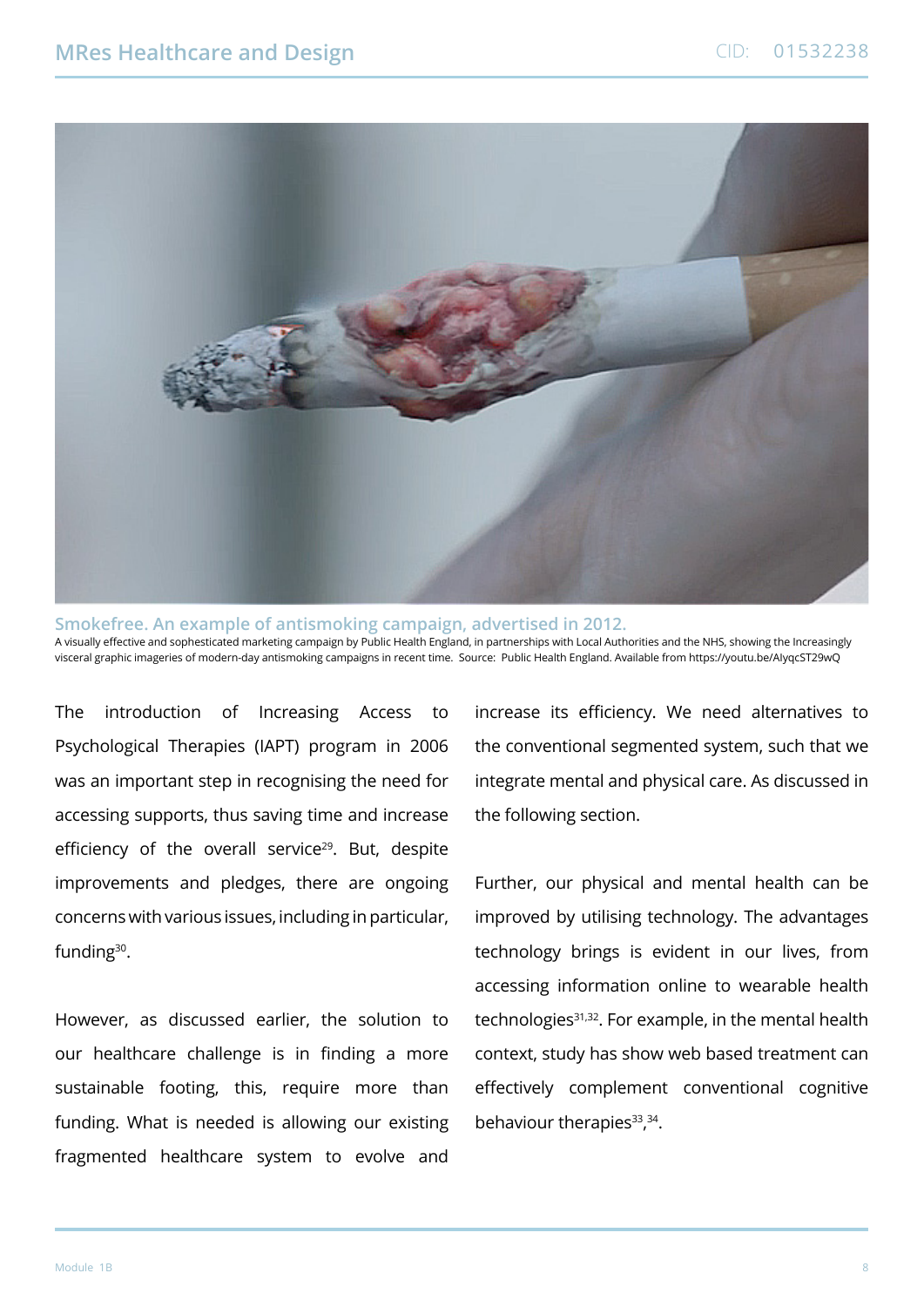# 4.0 **The Structural Challenge of the Healthcare System**

The UK population is growing and life expectancy is rising, creating more demand and challenges ranging from the rise of chronic noncommunicable diseases to growing dependency on care $35$   $36$ .

The previous section discussed the disparity of mental and physical care, but there are further systematic fragmentations. Coordination improvements are required between local and national level, as well as between primary care, secondary care and community and home care. Such that, in improving community care availability, we alleviate the issue of bed-blocking in secondary care<sup>37</sup>; in improving primary care access, we ease the pressure in urgent and emergency care.

![](_page_9_Picture_5.jpeg)

It is beneficial to develop more community based services, both from a social angle and in a better distribution of healthcare services. Such approach has driven the introduction of the Accountable Care System, which integrated services and funding.

Some of these integrations evolved naturally. As, over time, GP practices were grouping up to form larger practices in response to demand, where resources are concentrated and greater range of health services offered<sup>38</sup>. The effectiveness of such integrated approach can be seen from the newly created 'vanguard' areas<sup>39 40</sup>. In these areas, study has shown drop in emergency hospitalisation and decrease in time spend in hospital stay, particularly in elderly population<sup>41</sup>. This proved the effectiveness of a joined up service over a traditional model, where patients often face a revolving door of admission, discharge and readmission.

Thus, one of the solution to the healthcare challenge is creating a leaner and more efficient system. This can be simply an integration of departments

#### Health Gadgets in NHS

In creasing amount of technological innovations are available in the NHS to relieve pressure on the system. The Fitbit Charge, for example, monitor heart rate, calories burned and number of steps taken Image source: The Telegraph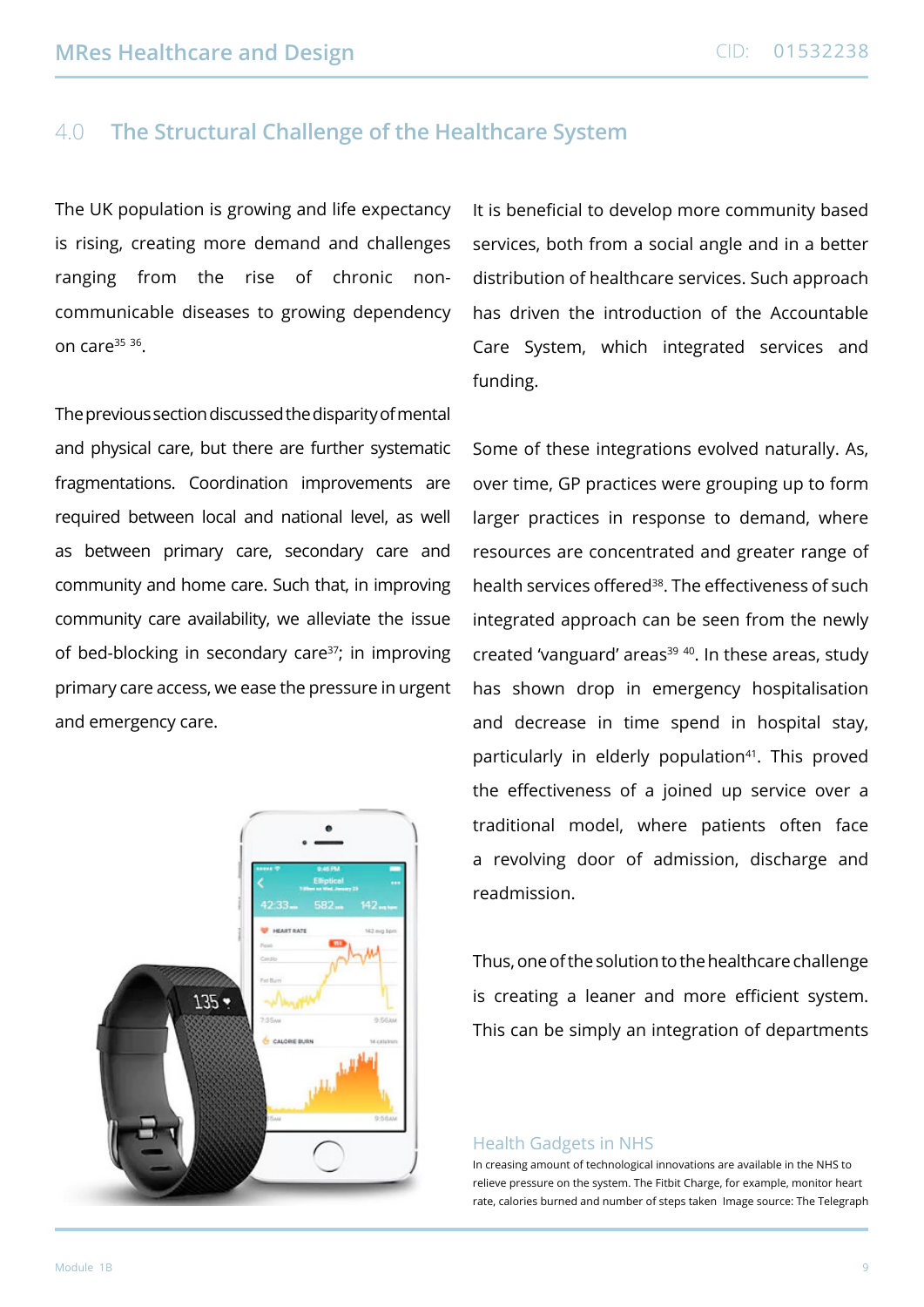but it can also be addressed by other ingenuity and creative thinking. One such improvement in relieving front line demand was as simple as introducing the 111 number and reserve 999 for emergency care. Even though the solution is not perfect and the success not fully proven, it is a necessary alternative<sup>42</sup>. Up to 3 million people entering the A&E a year could have been treated in other part of the urgent care system $43$ .

Other solutions include technological innovations which provided alternatives to traditional services. The GP at Hand is an example of a growing trend on web based 'super-clinic' allowing patients to access primary care at their fingertips as NHS patients44. Whilst convenient and is in no-doubt a way of easing the congestion at primary care level, such innovation also raises ethical and safety questions. The creation of web based GP service and other web alternatives are a right step forward, if we can ensure the security of patient data - as highlighted in the cyber attack in 201745.

More technological innovations that alleviate the burden on our health system range from web based teaching and wearable technology and data monitoring. Living in the age of 'big data', the NHS recognises the value of data collection and utilise the information to its advantage<sup>46</sup>. A growing number of trusts have moved to electronic patient records and many computerised systems. But the full potential of such technology can only be realised when the whole system is fully integrated.

|                               | <b>Chrome</b>                       | File | Edit | View | <b>History</b>                      | <b>Bookmarks</b>                                                                                                      | People                                | Window                                          | Help |   |   |
|-------------------------------|-------------------------------------|------|------|------|-------------------------------------|-----------------------------------------------------------------------------------------------------------------------|---------------------------------------|-------------------------------------------------|------|---|---|
| <b>NHS Beta Homepage</b><br>x |                                     |      |      |      |                                     |                                                                                                                       |                                       |                                                 |      |   |   |
| $\leftarrow$                  | С<br>$\bigcap$                      |      |      |      | <b>a</b> Secure https://beta.nhs.uk |                                                                                                                       |                                       |                                                 |      | Q | Ŵ |
|                               |                                     |      |      |      |                                     |                                                                                                                       |                                       |                                                 |      |   |   |
|                               | <b>NHS</b>                          |      |      |      |                                     |                                                                                                                       |                                       |                                                 |      |   |   |
|                               |                                     |      |      |      |                                     |                                                                                                                       |                                       |                                                 |      |   |   |
|                               |                                     |      |      |      |                                     | Welcome to the new NHS website. Search for health problems,<br>medicines, NHS services, healthy living tips and more. |                                       |                                                 |      |   |   |
|                               |                                     |      |      |      |                                     |                                                                                                                       |                                       |                                                 |      |   |   |
|                               |                                     |      |      |      |                                     |                                                                                                                       | <b>Search</b>                         |                                                 |      |   |   |
|                               |                                     |      |      |      |                                     |                                                                                                                       |                                       |                                                 |      |   |   |
|                               |                                     |      |      |      |                                     |                                                                                                                       |                                       |                                                 |      |   |   |
|                               | <b>Health A-Z</b>                   |      |      |      |                                     |                                                                                                                       | <b>Your medicines</b>                 |                                                 |      |   |   |
|                               | · symptoms and conditions           |      |      |      |                                     |                                                                                                                       | · side effects                        |                                                 |      |   |   |
|                               | · when to seek help<br>• treatments |      |      |      |                                     |                                                                                                                       | • how they work<br>. how to take them |                                                 |      |   |   |
|                               | Search the A-Z $\rightarrow$        |      |      |      |                                     |                                                                                                                       |                                       | Search for a medicine →                         |      |   |   |
|                               |                                     |      |      |      |                                     |                                                                                                                       |                                       |                                                 |      |   |   |
|                               |                                     |      |      |      |                                     |                                                                                                                       |                                       |                                                 |      |   |   |
|                               | <b>Find and book NHS services</b>   |      |      |      |                                     |                                                                                                                       |                                       |                                                 |      |   |   |
|                               | Find your nearest:                  |      |      |      |                                     |                                                                                                                       | Book a:                               |                                                 |      |   |   |
|                               | · dentist                           |      |      |      |                                     |                                                                                                                       | • GP appointment                      |                                                 |      |   |   |
|                               | · pharmacist                        |      |      |      |                                     |                                                                                                                       |                                       | · hospital appointment (you'll need a referral) |      |   |   |
|                               | $\cdot$ GP                          |      |      |      |                                     |                                                                                                                       |                                       |                                                 |      |   |   |
|                               | Search all NHS services →           |      |      |      |                                     |                                                                                                                       |                                       |                                                 |      |   |   |

### NHS Beta (2017)

NHS Digital continues to improve on the NHS web developments and connect patients to the information and services they need, reduce pressure on healthcare services, improve efficiency and increase quality. Source: https://beta.nhs.uk/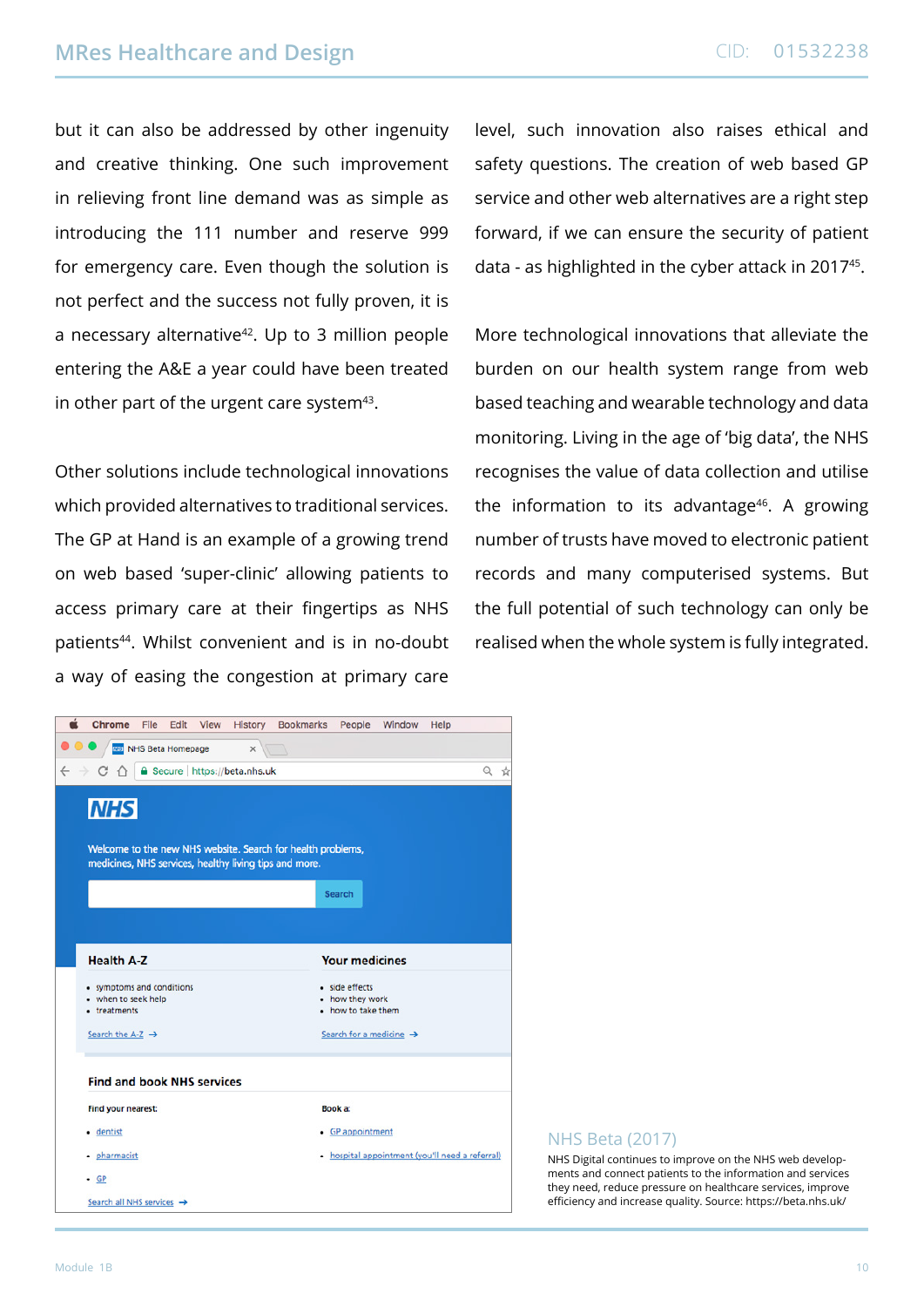## 5.0 **Conclusion**

The pressure on our national healthcare system comes from a range of factors, the challenges facing our nation can be resolved with coordinated policy making, sufficient funding, effective spending, creative design, technological innovation and integrated system,.

Within the limited scope, this report made the following arguments:

Solving the challenges within our health system require a comprehensive overview.

In tackling the economic challenge, the report proposes a centrally accountable organisation, free from politics, able to propose holistic budget for healthcare.

In confronting challenges to improve the *health* of the nation, the report embraced innovative thinking in both conventional design and new technology and sees the need for parity in physical and mental health.

In facing the structural challenges, the report recognises the need for systematic integration and see technological innovation as a tool to assist such integration.

# **Reference Endnote**

<sup>1</sup> NHS England (2017) The NHS in 2017. Available from: [https://www.](https://www.england.nhs.uk/five-year-forward-view/next-steps-on-the-nhs-five-year-forward-view/the-nhs-in-2017/) [england.nhs.uk/five-year-forward-view/next-steps-on-the-nhs-five](https://www.england.nhs.uk/five-year-forward-view/next-steps-on-the-nhs-five-year-forward-view/the-nhs-in-2017/)[year-forward-view/the-nhs-in-2017/](https://www.england.nhs.uk/five-year-forward-view/next-steps-on-the-nhs-five-year-forward-view/the-nhs-in-2017/) [Accessed 18 Dec 2017]

Robertson, R. (2017) Public satisfaction with the NHS in 2016. Available from:  [https://www.kingsfund.org.uk/publications/](https://www.kingsfund.org.uk/publications/public-satisfaction-nhs-2016) [public-satisfaction-nhs-2016](https://www.kingsfund.org.uk/publications/public-satisfaction-nhs-2016) [Accessed Dec 16, 2017].

<sup>3</sup> Schneider, E.C., Sarnak, D.O., Squires, D., Shah, A. & Doty, M.M. (2017) Mirror, Mirror 2017: International Comparison Reflects Flaws and Opportunities for Better U.S. Health Care. Available from: [http://](http://www.commonwealthfund.org/interactives/2017/july/mirror-mirror/) [www.commonwealthfund.org/interactives/2017/july/mirror](http://www.commonwealthfund.org/interactives/2017/july/mirror-mirror/)[mirror/](http://www.commonwealthfund.org/interactives/2017/july/mirror-mirror/) [Accessed Dec 16, 2017].

4 NHS England (2017) The Next Step on the NHS Five Year Forward View.

<sup>5</sup> Ham, C. (2017) Next steps on the NHS five year forward view. Bmj. 357 Available from:  [http://www.bmj.com/content/357/](http://www.bmj.com/content/357/bmj.j1678.abstract) [bmj.j1678.abstract](http://www.bmj.com/content/357/bmj.j1678.abstract). Available from: doi: 10.1136/bmj.j1678.

<sup>6</sup> The Health Foundation, the King's Fund and the Nuffield Trust. (2017) The Autumn Budget 2017: joint statement on health and social care.

<sup>7</sup> Centre for Health and Public Interest (CHPI) (2017) P.F.I. Profiting From Infirmaries. CHPI. Available from: [https://chpi.org.uk/wp](https://chpi.org.uk/wp-content/uploads/2017/08/CHPI-PFI-ProfitingFromInfirmaries.pdf)[content/uploads/2017/08/CHPI-PFI-ProfitingFromInfirmaries.pdf.](https://chpi.org.uk/wp-content/uploads/2017/08/CHPI-PFI-ProfitingFromInfirmaries.pdf) [Accessed Dec 18, 2017]

The PFI companies which hold the NHS hospital contracts have made £831m in pre-tax profit between 2010 - 2016.

<sup>8</sup> Hudson-Sharp, N. (2017) Staffing Crisis Pushes NHS Staff into Agency Working. [https://www.niesr.ac.uk/blog/staffing-crisis-pushes](https://www.niesr.ac.uk/blog/staffing-crisis-pushes-nhs-staff-agency-working)[nhs-staff-agency-working](https://www.niesr.ac.uk/blog/staffing-crisis-pushes-nhs-staff-agency-working) [Accessed Dec 10, 2017]

9 Campbell, D. (2017) NHS trust boss resigns in protest over underfunding of health services. The Guardian. Available from: [http://www.theguardian.com/society/2017/dec/10/nhs-trust-boss](http://www.theguardian.com/society/2017/dec/10/nhs-trust-boss-bob-kerslake-resigns-underfunding-health-services)[bob-kerslake-resigns-underfunding-health-services](http://www.theguardian.com/society/2017/dec/10/nhs-trust-boss-bob-kerslake-resigns-underfunding-health-services) [Accessed 20 Dec, 2017].

<sup>10</sup> Pym, H. (2017) Major NHS trust put in special measures. BBC<br>News **Available** from http://www.bbc.co.uk/pews/ Available from: [http://www.bbc.co.uk/news/](http://www.bbc.co.uk/news/health-42304490) [health-42304490](http://www.bbc.co.uk/news/health-42304490) [Accessed Dec 16, 2017].

<sup>11</sup> Campbell, D. (2017) Budget's £1.6bn cash boost for NHS less than half of experts' advice. The Guardian. Available from:  [http://www.](http://www.theguardian.com/uk-news/2017/nov/22/budgets-16bn-cash-boost-for-nhs-less-than-half-of-experts-advice) [theguardian.com/uk-news/2017/nov/22/budgets-16bn-cash-boost](http://www.theguardian.com/uk-news/2017/nov/22/budgets-16bn-cash-boost-for-nhs-less-than-half-of-experts-advice)[for-nhs-less-than-half-of-experts-advice](http://www.theguardian.com/uk-news/2017/nov/22/budgets-16bn-cash-boost-for-nhs-less-than-half-of-experts-advice) [Accessed Dec 17, 2017]

<sup>12</sup> Current spending for 2017/18 being estimated at £123.8 billion, which is £4 billion short what the report concluded. The trajectory will lead to a funding gap of £20 billion by 2022/23.

The Health Foundation, the King's Fund and the Nuffield Trust. (2017) The Autumn Budget 2017: joint statement on health and social care. <sup>13</sup> Office of National Statistics (2017) Gross Domestic Product: chained volume measures: Seasonally adjusted £m

[https://www.ons.gov.uk/economy/grossdomesticproductgdp/](https://www.ons.gov.uk/economy/grossdomesticproductgdp/timeseries/abmi/qna) [timeseries/abmi/qna](https://www.ons.gov.uk/economy/grossdomesticproductgdp/timeseries/abmi/qna) [Accessed: Jan 4, 2108]